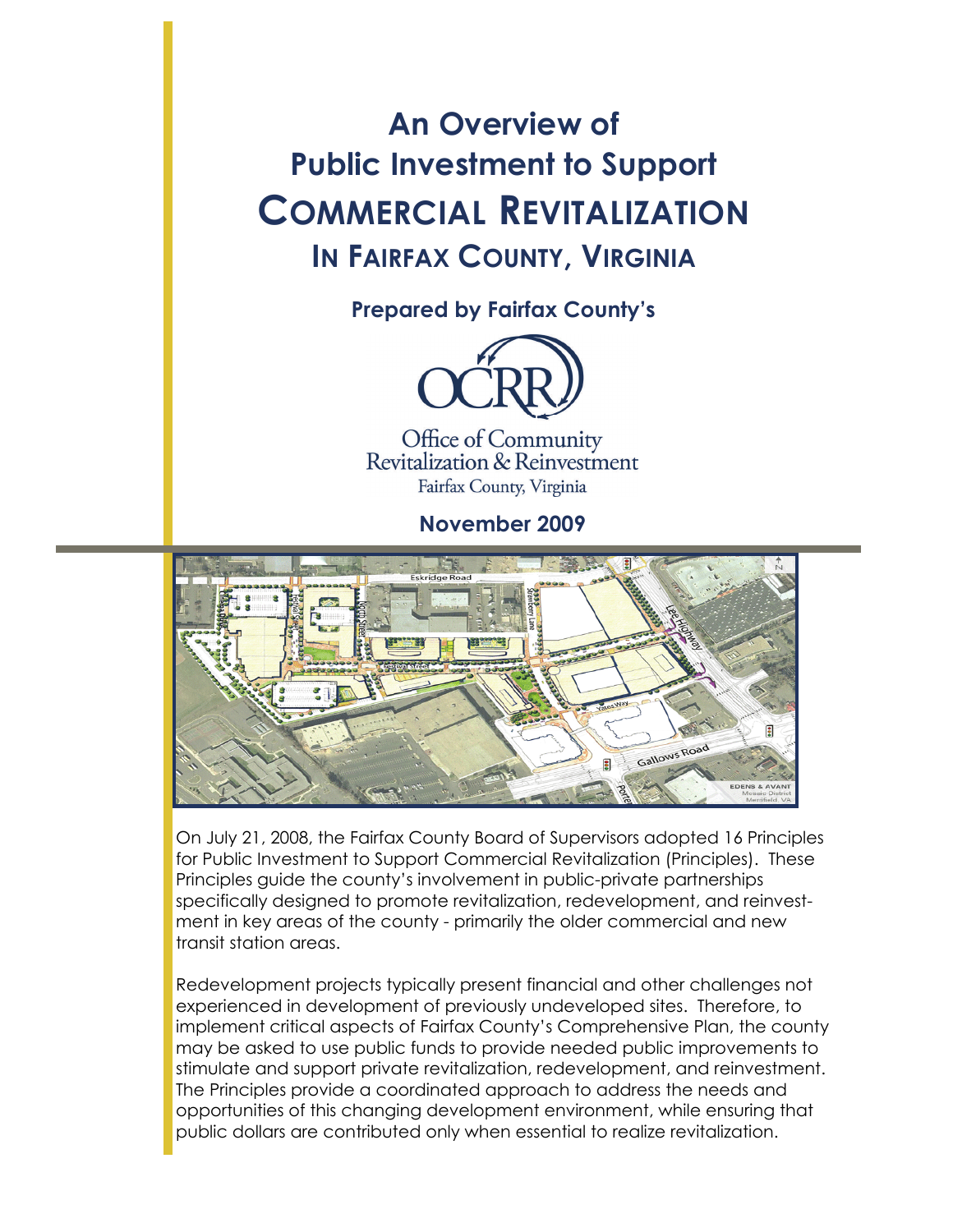# **16 Principles for Public Investment to Support Commercial Revitalization**

- 1. The redevelopment site or area must be located within an area of the county that is of strategic importance to achieving the county's revitalization goals.
- 2. The use of public funds shall be directed toward select "Pioneer Projects" that result in area-wide benefits. Pioneer Projects include single projects that will have a catalytic effect on the revitaliliza tion of an area; projects on more than one site that collectively result in such benefits; or, area-wide public improvements (such as replacement of utilities) that have broad area benefits.
- 3. Projects for which public funds are used shall be consistent with the county's Comprehensive Plan and Zoning Ordinance*.*
- 4. The public purpose and the financial and other benefits from all publicly funded improvements shall be clearly defined, and, based upon the nature of the benefit, measurable.
- 5. Public funding mechanisms shall only be used for public facilities (e*.g.*, fund, plan, construct, and/or maintain those infrastructure improvements as authorized by Virginia law and as specified by the Board of Supervisors in the establishment of any Community Development Authority (CDA) or other entity) to facilitate development, and/or to mitigate the impact of development. Such public facilities include, but are not limited to, roads, transit, utilities, streetscape improvements, public parks and open spaces, bicycle and pedestrian improvements, cultural facilities and parking garages.
- 6. There shall be no negative impact on the county's bond rating.
- 7. There shall be sufficient debt capacity available for the portion of the public investment that is identified as the county's responsibility.
- 8. The project must pose no direct or indirect liability to the county. The developer (or development entity such as a CDA) shall provide the type and level of surety that is acceptable to the county to protect the county from actions or inactions of the developer or development entity.
- 9. Each proposal for public funding shall include detailed information on the financial feasibility of the development project with which the public funding request is associated and an analysis of the contribution of the development to the county's goals as set forth in the Comprehensive Plan.
- 10. A development entity such as a CDA which includes a self-tax is the preferred funding method; Tax Increment Financing (TIF) in conjunction with such an entity and self tax may be utilized as a fund ing mechanism if it is demonstrated that a sufficient rate of return to encourage private investment is not otherwise available to the developer.
- 11. Any CDA that is established shall be structured to assume the risk of any deficiency in TIF revenues if they prove to be insufficient to pay debt service.
- 12. The maximum period of repayment for TIF debt service should not exceed 20 years.
- 13. The county shall strive to achieve a reasonable return on investment from any of its assets that may be utilized, such as county owned land or use of its lower cost of borrowing. Such return may be financial and/or achievement of county goals that further revitalization, redevelopment and/ or investment.
- 14. The county expects to achieve tangible and intangible benefits to include such things as achieve ment of the goals and objectives of the Comprehensive Plan. In exchange for its financial partici pation, the county expects to establish performance measures for the project on such things as the specific character and intensity of development in addition to any other recommendations in the Comprehensive Plan necessary to achieve the public objectives.
- 15. If a TIF is to fund required shortfalls and to incentivize revitalization, under certain circumstances, the CDA shall remain in existence beyond the repayment on the initial obligations and shall repay a portion of or all if the incremental tax loss to the county's General Fund.
- 16. Developers will be required to grant full access to all accounting records, project pro formas and any other required financial information for any project involving a financial partnership with the county.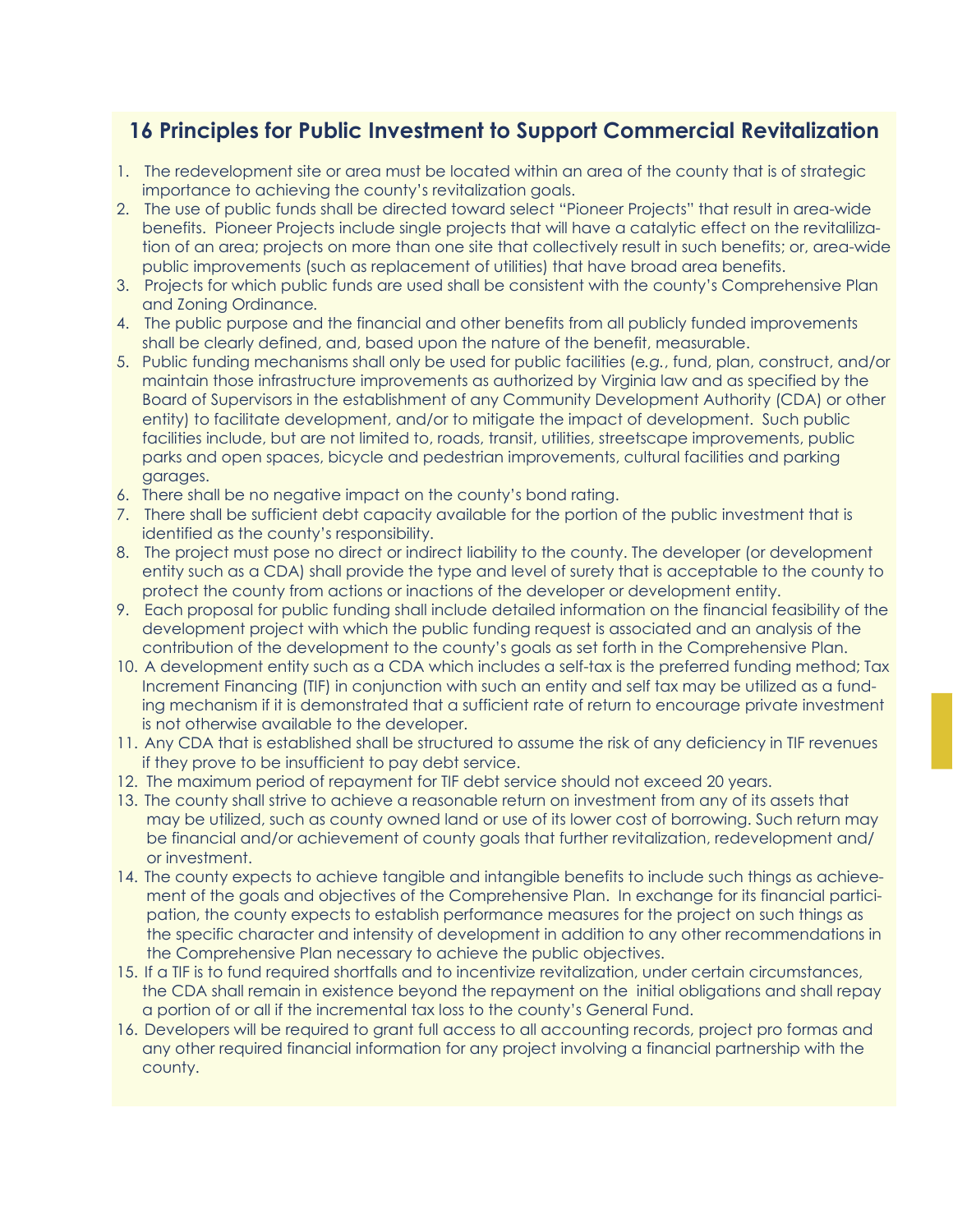#### **PROCESS FOR THE EVALUATION OF REQUESTS FOR PUBLIC INVESTMENT IN SUPPORT OF COMMERCIAL REVITALIZATION\***

Fairfax County uses a two-tiered evaluation approach to determine if a project qualifies for public financial participation in support of commercial revitalization. Applicants should submit proposals to OCRR. All proposals shall be accompanied by a set of documents for review and evaluation by the county and its consultants.

## **TIER 1**

- 1. After reviewing the submitted materials, staff will make a recommendation as to whether the project qualifies for further consideration.
- 2. General attributes of the proposal will be reviewed by the Community Revitalization and Reinvestment Advisory Group as to whether the project should be considered a candidate.

#### **TIER 2**

- 1. If it is determined that the project meets the criteria for further consideration, the developer shall submit a complete financial pro forma as well as any other documents deemed necessary by the county to undertake the evaluation, a fee of \$50,000 or other such amount sufficient to cover the county's cost (including staff time) for all review and analysis, and the identification of all corporate partners, including associations and the responsibilities of any parent organizations.
- 2. Due diligence shall be performed by the county to confirm information regarding the developers, property owners, and underwriting team, and the adequacy of developer's or property owner's financial projections and resources to sustain the project's proposed financing. Depending upon the scope of the proposal, use of financial, development and legal expert consultants will be employed as the analysis and negotiation for redevelopment projects are typically highly complex endeavors that require specialized skills.
- 3. These consultants will conduct detailed financial and fiscal analyses of the proposal.
- 4. Staff and consultants will work with the developer to address the issue of public assistance from the county in the form of a public financing structure such as a Community Development Authority (CDA), Tax Increment Financing (TIF), Service or Sanitary District, or by providing funding through other traditional methods of financing. If a CDA or CDA/TIF is the agreed upon public financing mechanism, see additional steps below.
- 5. Staff and consultants determine if proposal is supportable.
- 6. The Proposal is presented to and discussed at the Board of Supervisor's Revitalization and Reinvestment Committee.
- 7. The proposal is forwarded to the Board of Supervisors for decision and notice is provided to the public.

**\* Please note that this is a summary. For a complete list of submission requirements and a more detailed description of the process, please visit http://fcrevit.org/programs/cda.htm**